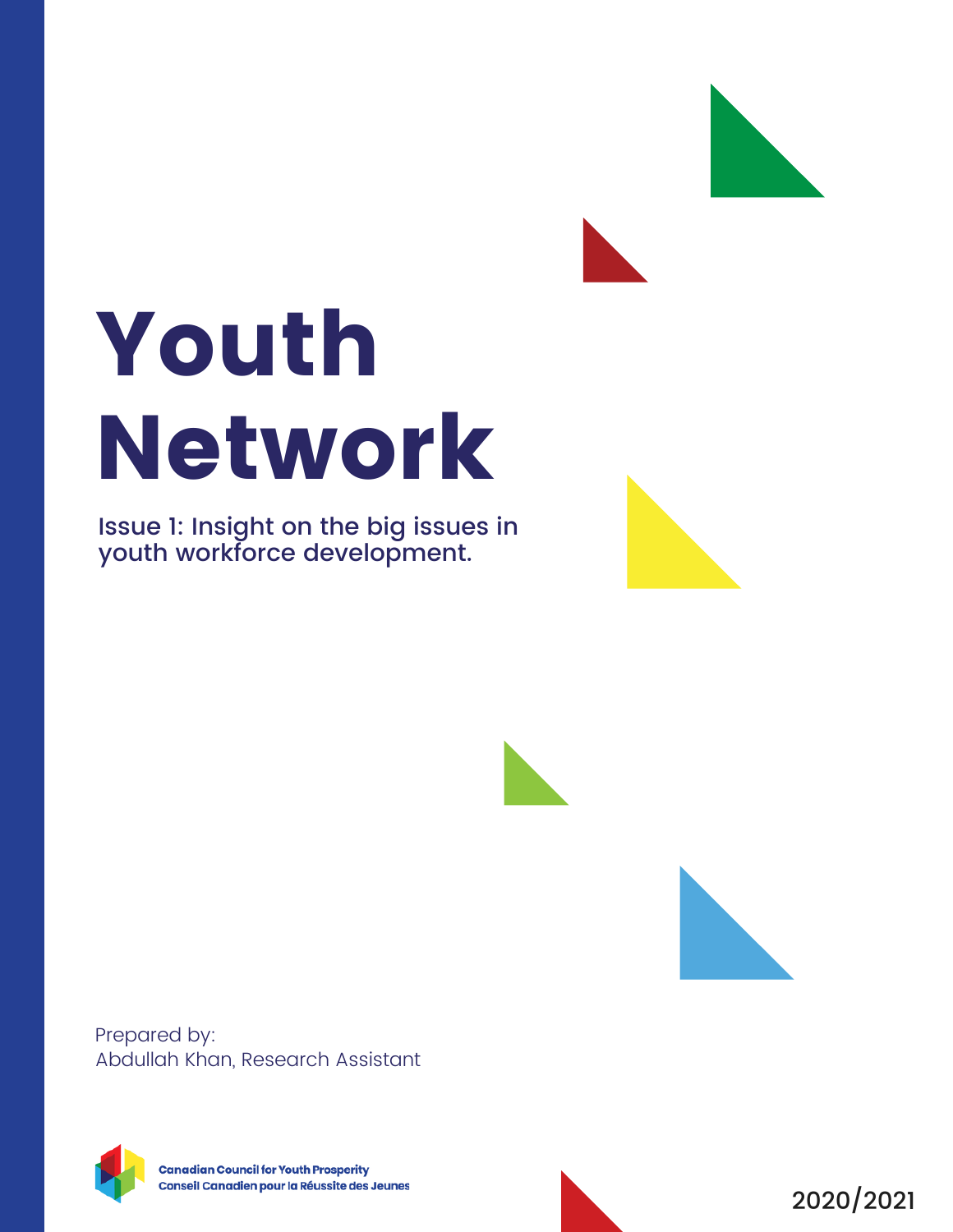## Contents

| <b>Opening Remarks</b>                                                                | O1 |
|---------------------------------------------------------------------------------------|----|
| <b>Way Forward</b>                                                                    | 05 |
| <b>Hearing from: Adam Morrison, Andrew Reddin,</b><br>Ashley Boha and Hamoon Ekhtiari | 07 |
| <b>About the CCYP Council</b>                                                         | 20 |



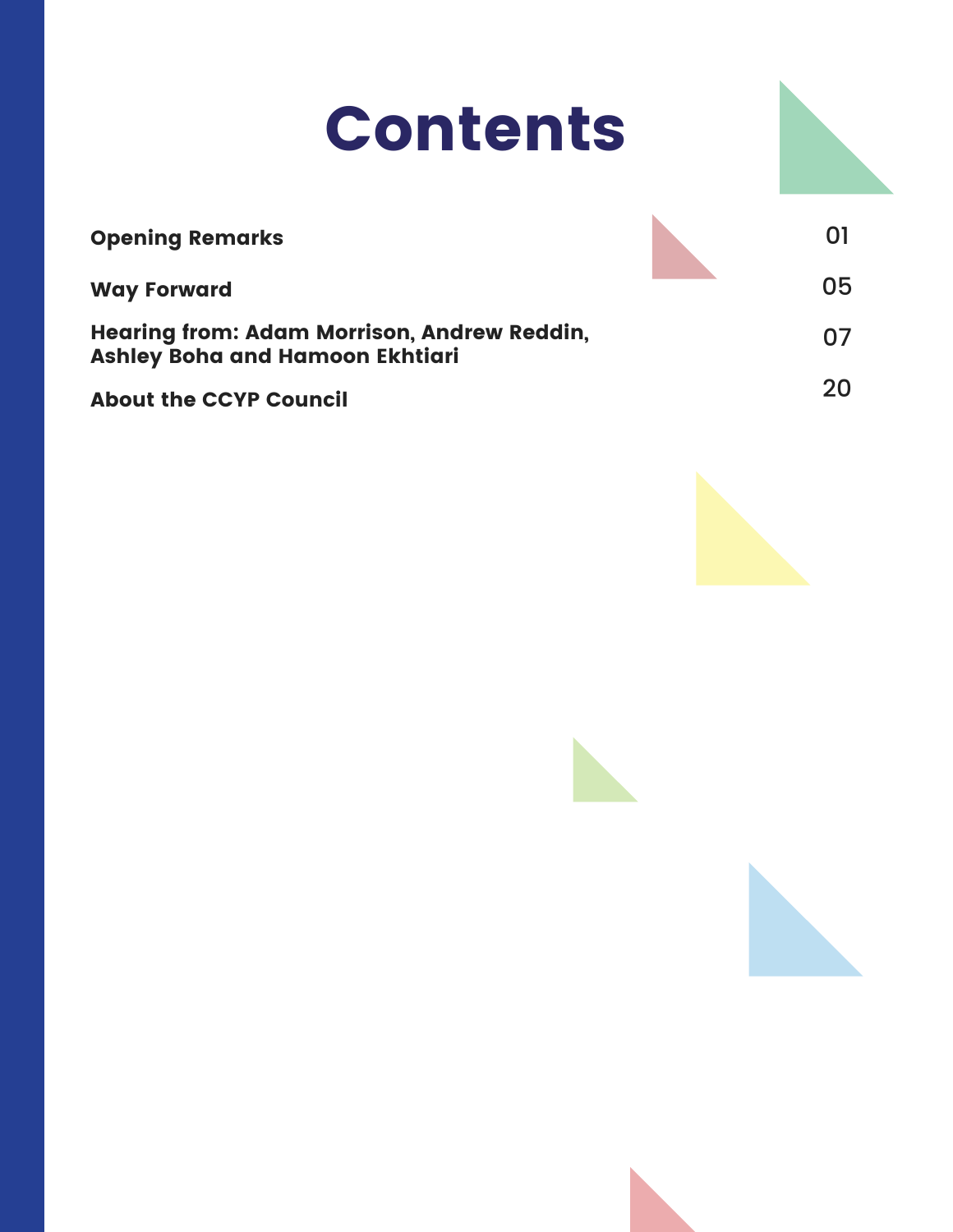There is no doubt that the Canadian youth have been disproportionately impacted by the pandemic. Even in the years before the pandemic, technological and economic changes meant that the life experiences and career decisions of the Canadian youth differed vastly from their predecessors. Today's youth are more likely to spend more time in education whilst their transition towards full-time career is more fluid, rife with fluctuating work opportunities. This requires resilience in navigating these murky waters. Luckily, the Canadian social services sector has been cognizant of these issues and has attempted to support the youth in navigating their career pathways. Professionals in this sector have dedicated their energies towards imparting the youth with the tools to thrive in a 21st century economy. The following series of articles aims to explore the youth workforce development professionals' views on various issues impacting the youth and their advice for the future generation, while it incorporates the youth opinion on things that matter the most to them.

CCYP council members mostly work in executive roles in nonprofit organizations that focus on youth. In addition to these organizations employing youth in various capacities, youth workforce development makes up a major part of their work. The Council members had both converging and varying opinions on the issues impacting youth depending on the work that their organization performed.

Additionally, the CCYP Youth Council shared their own perspective on issues impacting the youth, some of which resonated with the thoughts of the council members. The following commentary shares the perspectives of the council members and the youth.

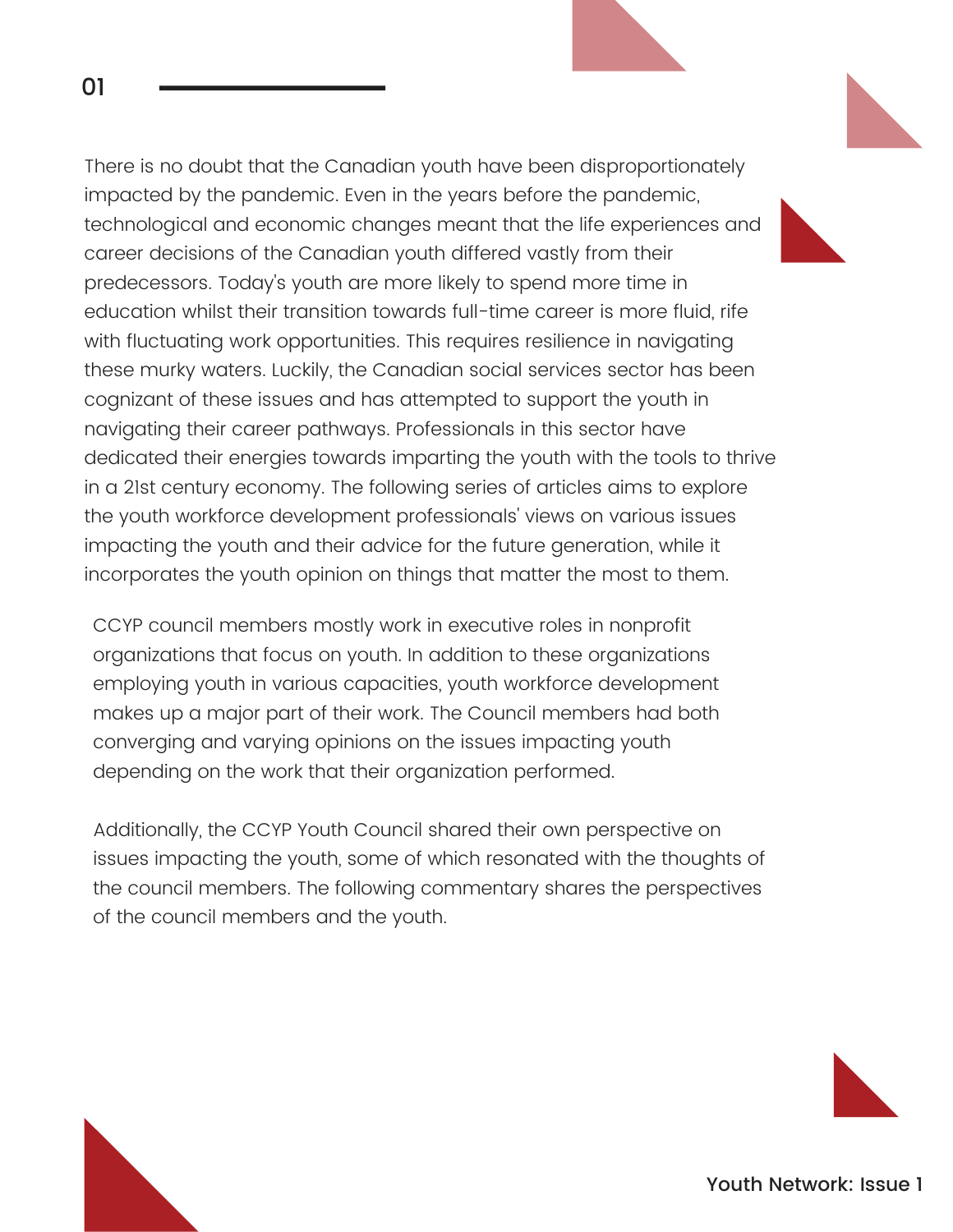This series of commentaries aims to inform the public about youth workforce development and the issues impacting Canadian youth.This would not have been possible without the tireless efforts of the CCYP Youth Council will like to thank 2019/2020 Youth Council particularly Cindy Cutrao, Jushua Wiggins, Yuvraj Singh, Noor Fadel and Jathusha Mahenthirarajan for conducting interviews with CCYP council members and for providing their opinion on issues impacting Canadian youth.

bdulle

Abdullah Khan 08th December 2021



02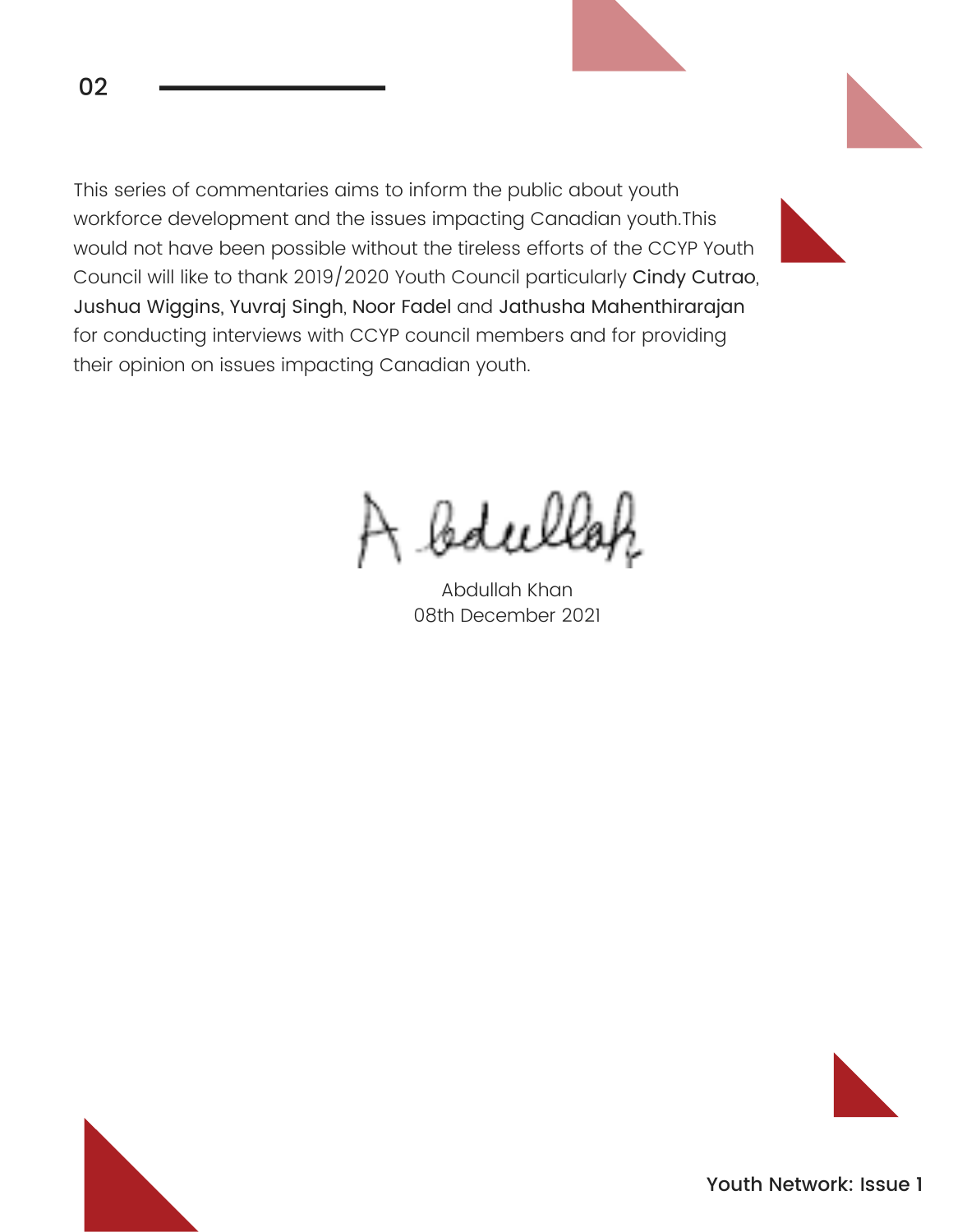### Contributions from the Youth Development Sector

Since the CCYP council members interviewed were mostly part of nonprofit organizations, working with youth was a part of each organizational mandate and for some organizations such as NPower, it was the primary focus. Adam Morrison's' OTEC was focused on building skills and attracting youth to careers in the tourism sector while NPower was focused on developing skills and job placements primarily in the IT sector. While FutureFit led by Hamoon Ekhtiari aimed at utilizing technology for providing career support to the youth and Ashley Boha's Work Prep provided a plethora of services including mental health and employment support.

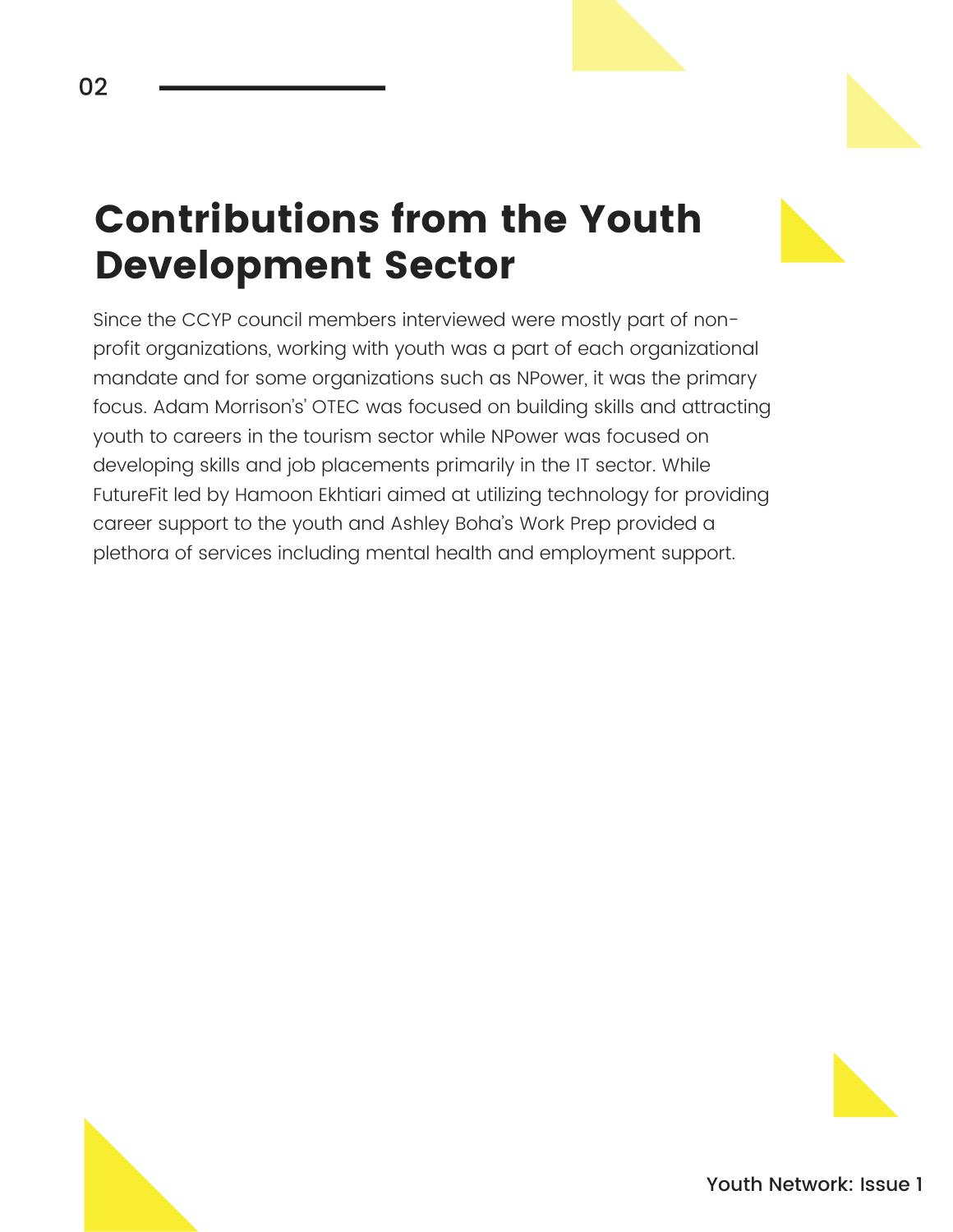#### Lack of Youth Self - Confidence

One of the recurring themes that emerged during discussions with the council members was the lack of self-confidence exhibited by youth which inhibited their career pathways. The hesitation exhibited by the youth due to lack of confidence in their own abilities was noted by members of the CCYP council as a key issue. Moreover, since youth are conscious of the impact of their work on the community and consider it as an important consideration whilst taking up employment at an organization, they incur the risk of being misled or 'greenwashed'(given a false perception of the environmental impact of their work on the community).

This was corroborated by the youth council members who noted the difficulty in navigating careers as a potentially stressful point for the youth. The issue of 'greenwashing' was also acknowledged by the youth council who saw it differently, as they pointed towards the lack of better employment opportunities elsewhere being the reason for staying at jobs where the youth felt they were being 'greenwashed'.

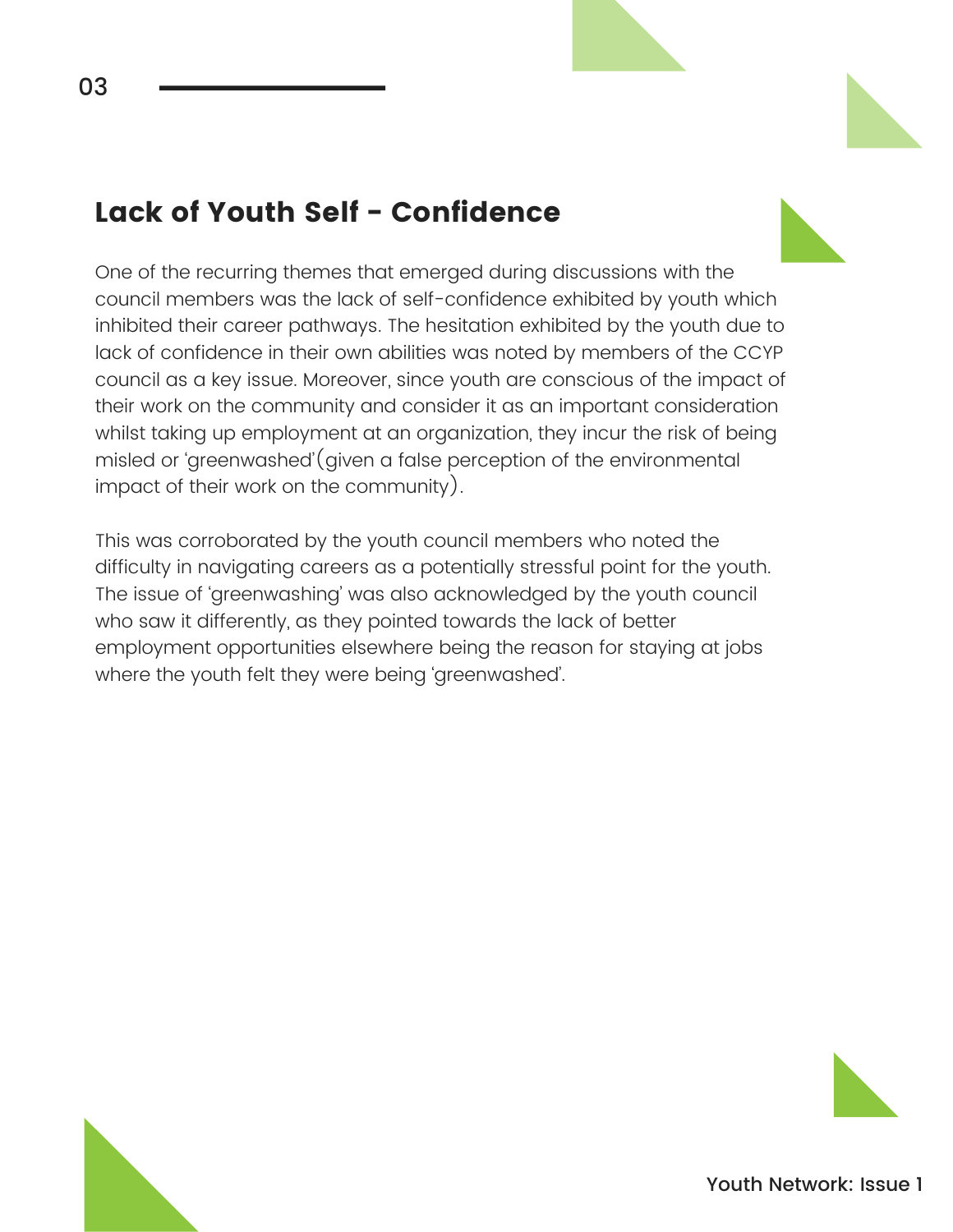#### Availability of Services and Governmental Support

A common theme that emerged during the discussion with the council members was the need for a continuum of services available to the youth with a focus on providing centralized services ranging from employment services to mental health support. The council members had voiced their opinion that any future spending by the government in this area should include funding for integrated programs. They were also of the opinion that government funding should be flexible which would provide more maneuverability to the recipient organizations. The focus of the council members was the navigation of different stages of life and career by the youth, which they deemed it as an important area for intervention.

The youth council members also supported the need for access to such services as they felt that lack of access to supports can have long-term and far-reaching consequences for the youth with a detrimental impact on their careers.

#### Skills Development

CCYP council members showed support for the development of soft skills in youth and they focused on the transferability of skills i.e. utilizing skills learned in a specific job environment in another one. For example, Adam Morrison mentioned leveraging skills developed in the tourism sector for future career opportunities. Andrew Reddin focused on the development of soft skills and adopting a skill-based approach in hiring as opposed to formal diplomas and qualifications.

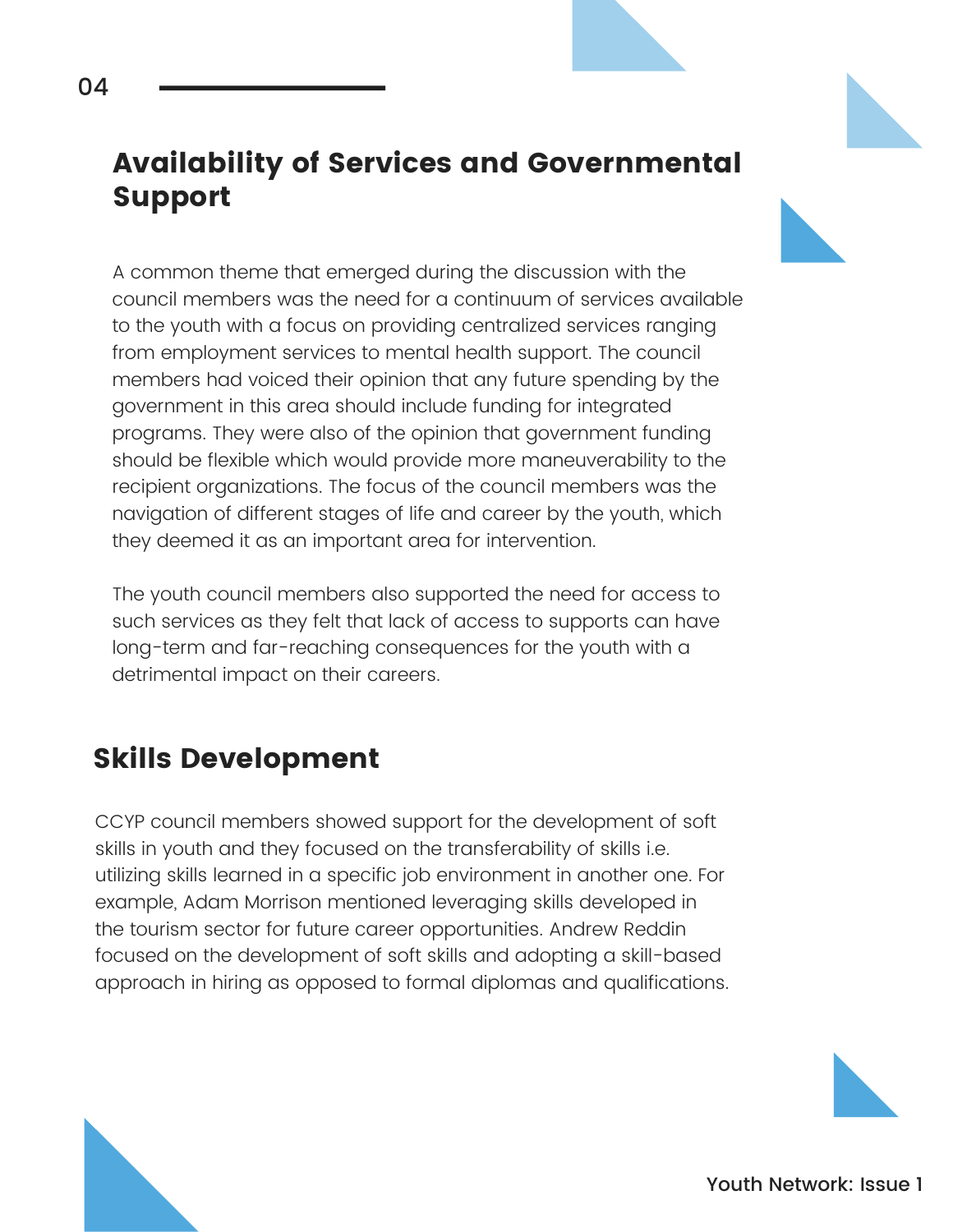The youth council members on the other hand, opined the need for increased recognition of potential as opposed to skills, a more holistic evaluation as it were. The youth council also pointed out the gap emerging because of youth graduating from the educational system without the requisite skill-set demanded by the employers in the labor market, while they noted the difficulties in navigating the hiring process to showcase their potential in front of employers.

### Way Forward

Overall, there is some convergence between the opinions of the CCYP council members and the youth council. The COVID-19 pandemic and the preceding decade that followed the Great Recession, along with changes brought about by globalization and automation, have significantly altered the labor market, with career pathways for youth significantly differing from pathways adopted previously.

The views of the youth council relating to the terms of employment and the skills gap reflect the rising sense of discontentment among the youth who have been one of the most adversely affected groups during the pandemic. Over the past few decades, youth employment has experienced a shift with increasingly larger numbers of youth being employed in temporary, precarious work. There have been multiple proposals floated

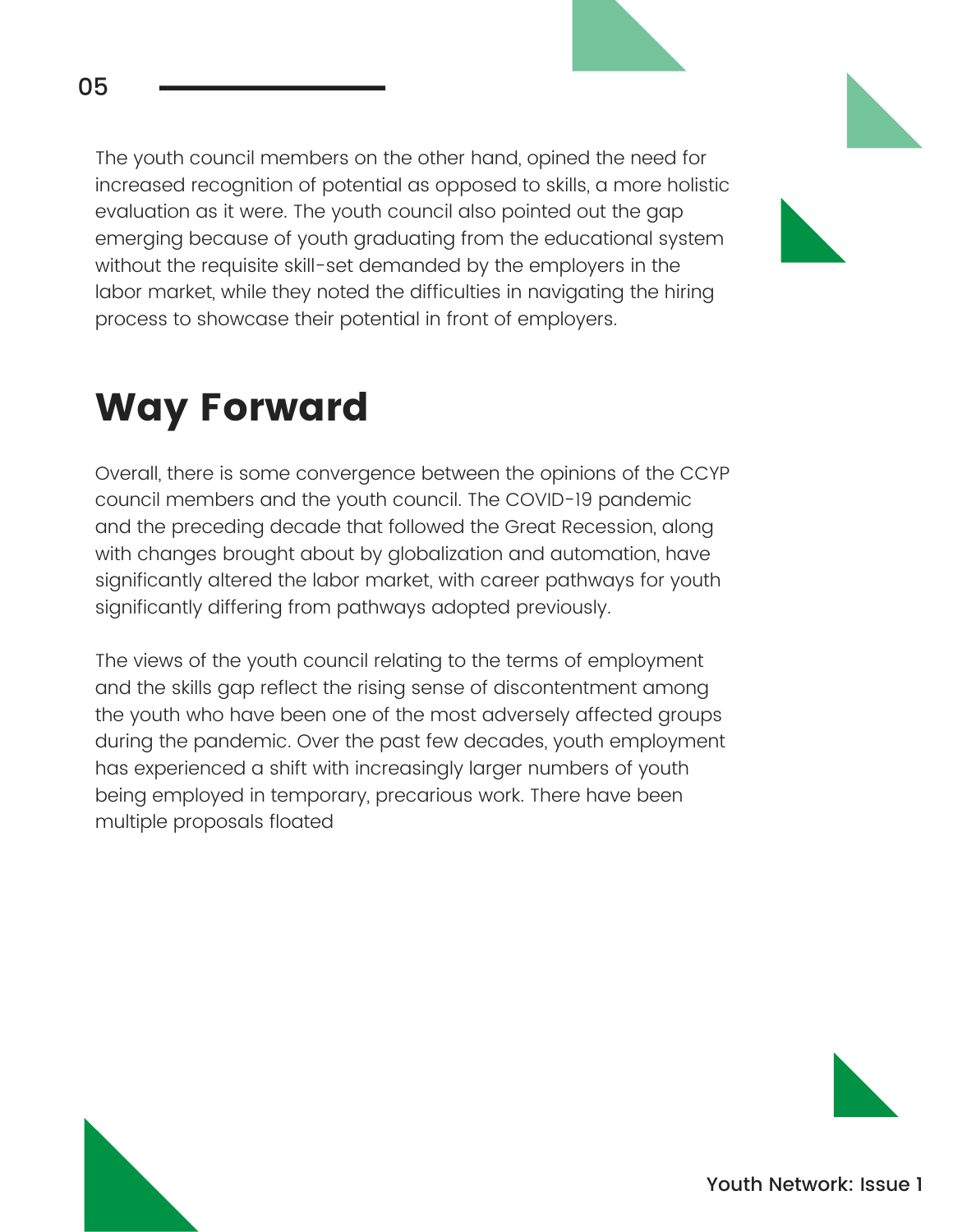aimed at ameliorating the conditions of the youth. These include developing micro-credential modules focused on specializing in a specific skill-set as a possible substitute for university programs. At the same time, evidence suggests labor shortages in certain areas such as skilled trades and increased demand for college diplomas due to their practical nature and aging industry employment. Moreover, co-ops and work integrated learning programs have been a successful tool for increasing the employability of students and young graduates. Going forward, there is a need for evidence-based interventions in areas such as co-op programs and diverting youth attention to sectors with skills shortages, which can improve the employability of youth in the labor market. Moreover, there is a strong need for focusing on improving the quality of employment(i.e. shift away from precarious, temporary work) for youth which can reduce the sense of disgruntlement in the youth. The federal government has already started the process for making changes in the labor code for the federally regulated industries. However, that represents a small portion of the Canadian workforce and even a smaller portion of the youth labor force. There is a need for working with the provinces to better regulate the labor market, particularly the 'gig economy', to generate better labor market outcomes for the youth.

The following sections cover the individual perspective of CCYP council members who are actively engaged in youth workforce development.



Youth Network: Issue 1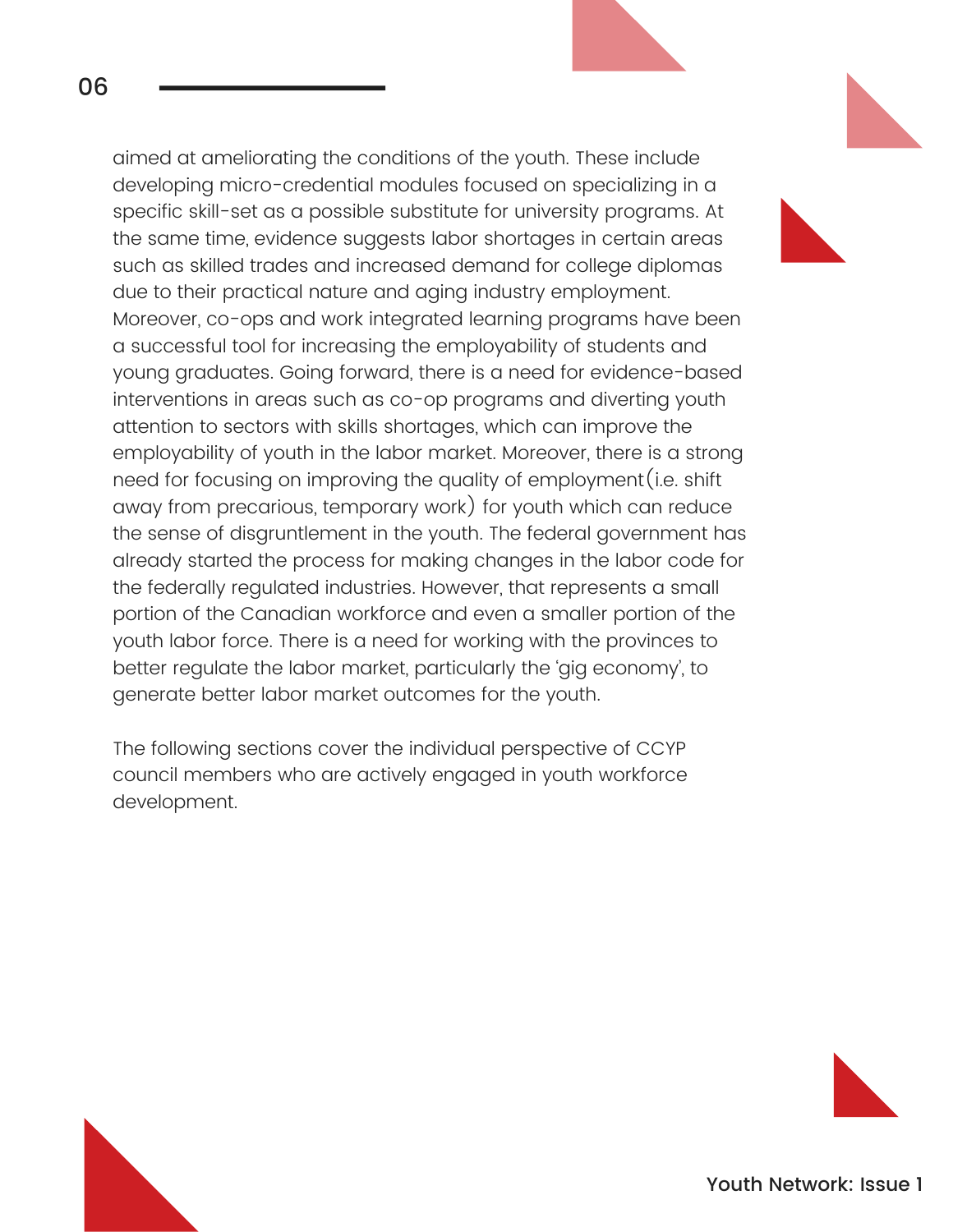### Mr. Adam Morrison

With an educational background in international development & capacity development and work experience in community work and consulting, Adam Morrison melds these experiences in his role in Ontario Tourism Education Corporation (OTEC), where he leads the organization in supporting workforce development in the tourism and hospitality sector.

#### OTEC's Work and Impact of COVID-19

OTEC has a multipronged approach to supporting youth workforce development. They work with school boards to reach high school students, particularly those in programs tailored towards business administration or the tourism sector, and create 'industry attachment' by informing them of their employment prospects in the tourism sector. For those who are unaware, the accommodation and food services sector is a tremendously important employer of youth. Infact,

#### "27% of Canadian population have their first job in the tourism and hospitality sector."

Before the pandemic, the tourism and hospitality sector were said to suffer from a labor shortage.. When the pandemic initially started, it was mostly young people, a lot of whom were employed in casual and part-time positions, who were hit hard in the tourism and hospitality sector. However, with time and the prolonging of the restrictions, the economic impact has progressed to middle management positions as well.



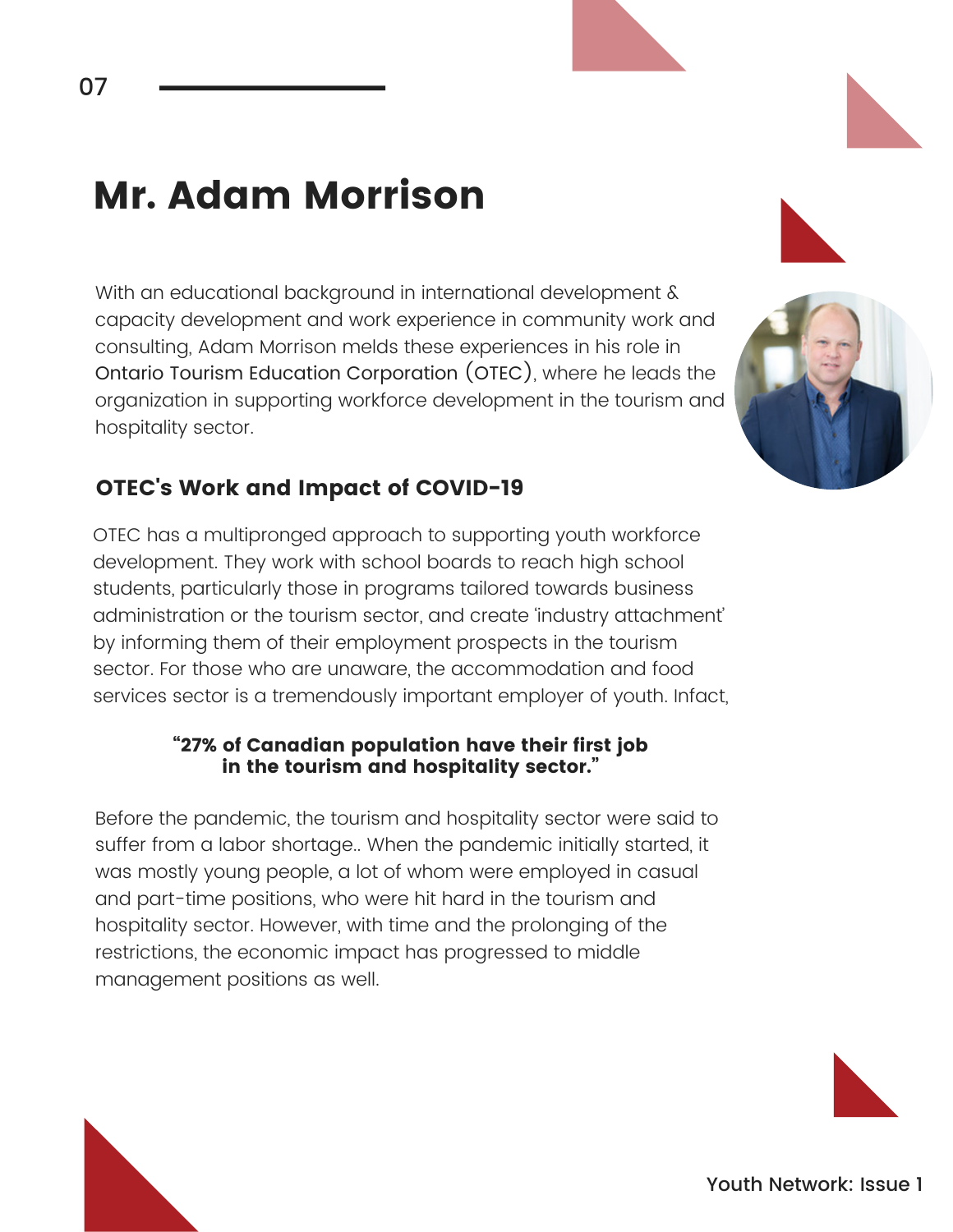One of the major impacts of the pandemic that Adam noted was on the mental health of people across all age groups. The task of dealing with the mental stress and anxiety repercussions of the pandemic is a challenge that needs to be dealt with.

#### Future of Work and New Interventions

According to Adam, in the future there will be much more fluidity in the labor market and there will be much more focus on skills rather than qualifications which is something that is already taking place in the technology sector. Young people need to learn ways to use their education and their skill set acquired from work experiences to find new opportunities which might be in a different organization or a different industry than the sector of their choice. In short, there will be much more focus on the transferability of skills. One of the suggested interventions was to work with workers displaced by the pandemic to identify their skills and competencies, and using technological tools like AI to identify which industry and role $(s)$  these skills might be applicable in. Thereby, creating a pathway for people to get employment in those positions.

Some of the key skills that will be required in the future will be social and emotional skills. From Adam's perspective, the work done in the tourism and hospitality sector which involves providing customer service, sales, relationship management and conflict resolution, can provide the necessary soft skills required for the jobs of the future. This is also a part of OTEC's awareness campaign with the youth.. OTEC informs youth that by beginning their career in this sector, they can gain valuable skills which can be useful in the ever-changing labor markets and can be beneficial to their future career aspirations.

According to Adam, one of the issues with the youths' approach is that they are so fixated on finding a career in specific organizations that they do not look at the plethora of opportunities available in other industries and organizations. There is an acute frustration when youth are unable to find a career in their preferred sector or industry.

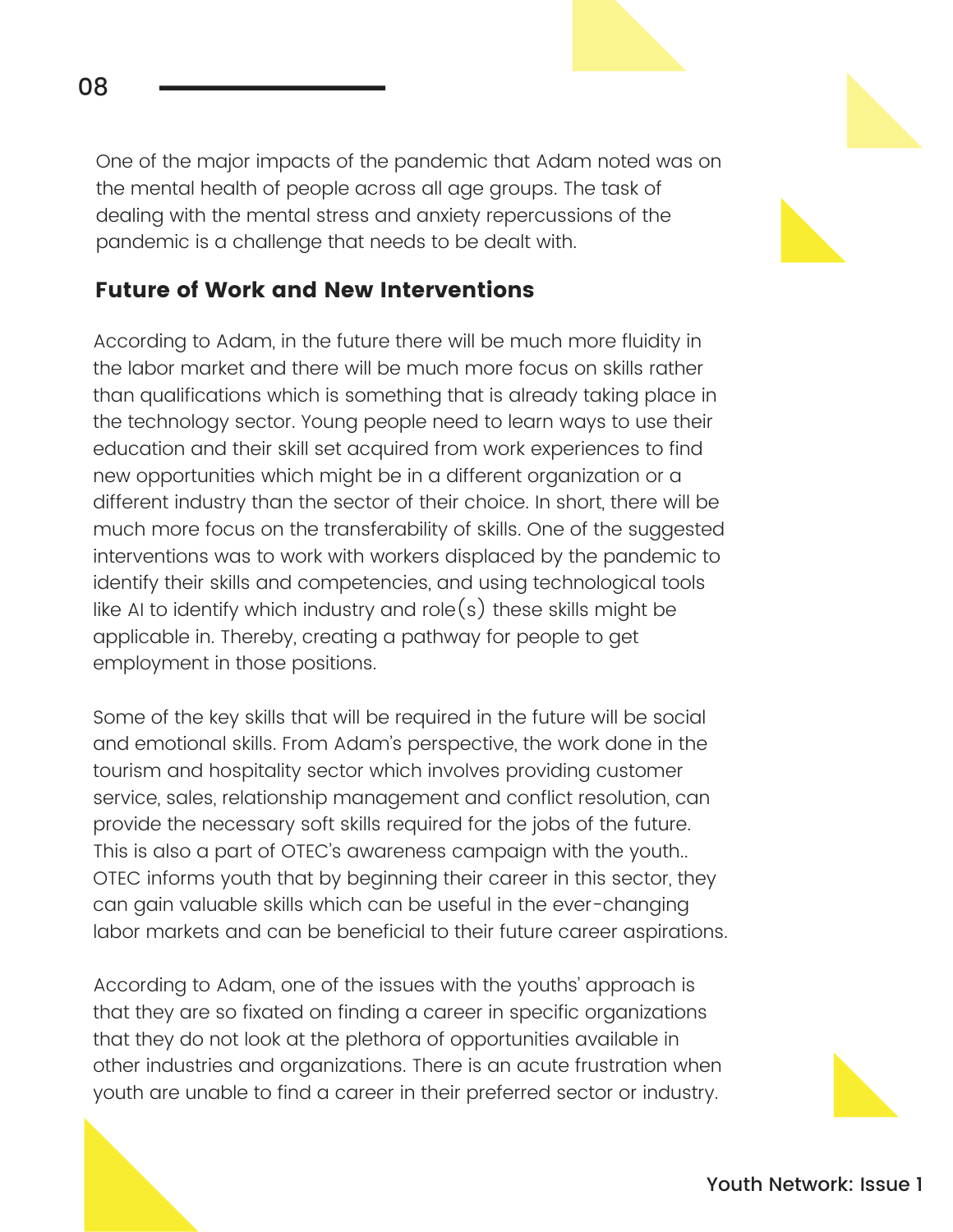The youth should be more flexible and should focus on how they can take their skillset to another industry or sector, because there are still many opportunities available for the youth. At the same time, the industry needs to shift its focus and make entry-level roles more lucrative for youth.

After the pandemic, OTEC has started a credentials wallet initiative in collaboration with school boards, which contains certifications of the training that the youth have undertaken. Basically, it helps people in showcasing their credentials to employers during the hiring process. OTEC recently launched a test initiative in partnership with social media influencers, to reach and interact with youth directly and also inform them about their labor market prospects and opportunities. Moreover, OTEC is working with students and recent graduates to inform them about the latest developments in the industry, particularly reopening and employers that are hiring.

#### Challenges

The small and medium enterprises sometimes lack the capacity for proper onboarding or training of youth. This is particularly important for youth with employment barriers, as neglect of these youth by their employers can further marginalize them. Secondly, the number of NEET (not in employment, education or training) youth has increased in the wake of the pandemic. As such, engaging with and supporting them needs to be a priority in the youth employment space. There is also a need for the corporate sector and government to focus more on systematic changes. Traditionally, the corporate sector has focused on corporate social responsibility and governments' agenda have been focused on achieving their metrics. However, there should be a bigger focus on making systematic changes and directly reaching out to the communities and hearing directly from the youth on what their issues are and what they want.

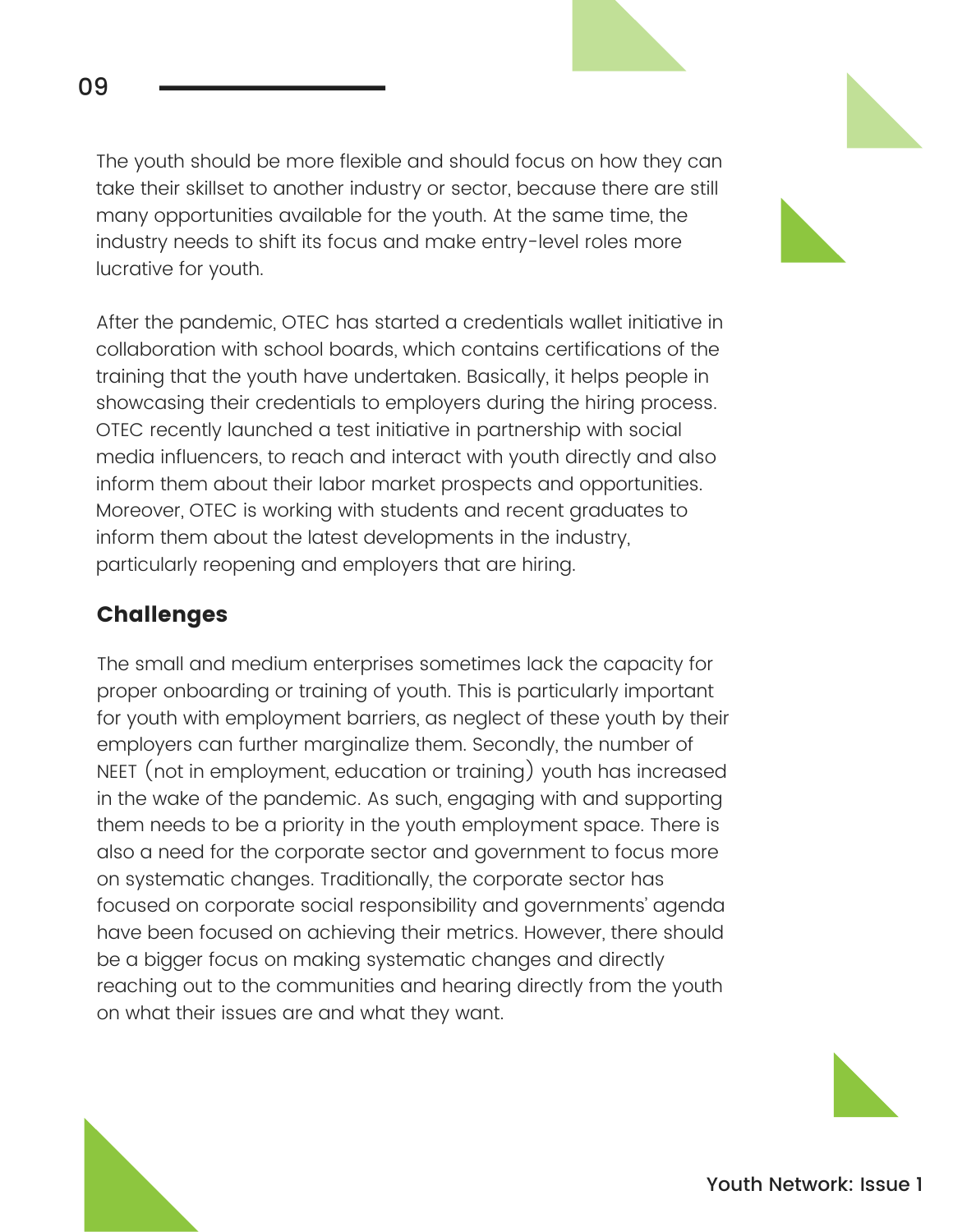### Mr. Andrew Reddin

Having worked in the employment and training field since 2007, Andrew Reddin worked with NPower Canada's CEO, Julia Blackburn, and Board Chair, Stephen Gardiner, to launch the charity's youthfocused workforce development program in 2014, spurred by his passion for helping youth find opportunities and navigate through their career pathways.

#### Focus On Skills

One of the focuses of NPower Canada's work is shifting the focus of employers from formal degrees to skills and aptitude. While there is growing support for skills-based hiring in the technology sector, some resistance remains. Over the years, NPower Canada has worked with employers on modifying their approach and has encouraged skillsbased hiring over an exclusive focus on formal credentials. Through these efforts and constant engagement with employers, NPower Canada has been able to place its graduates in roles in large organizations that would otherwise require a formal postsecondary degree. According to Andrew, partly due to its diverse base of public and private sector funding, NPower Canada also has access to industry insights which helps inform the design and delivery of its programs. Andrew also mentioned that the organization integrates employer feedback into its curriculum to ensure its programming is tailored towards meeting the requirements of those jobs.



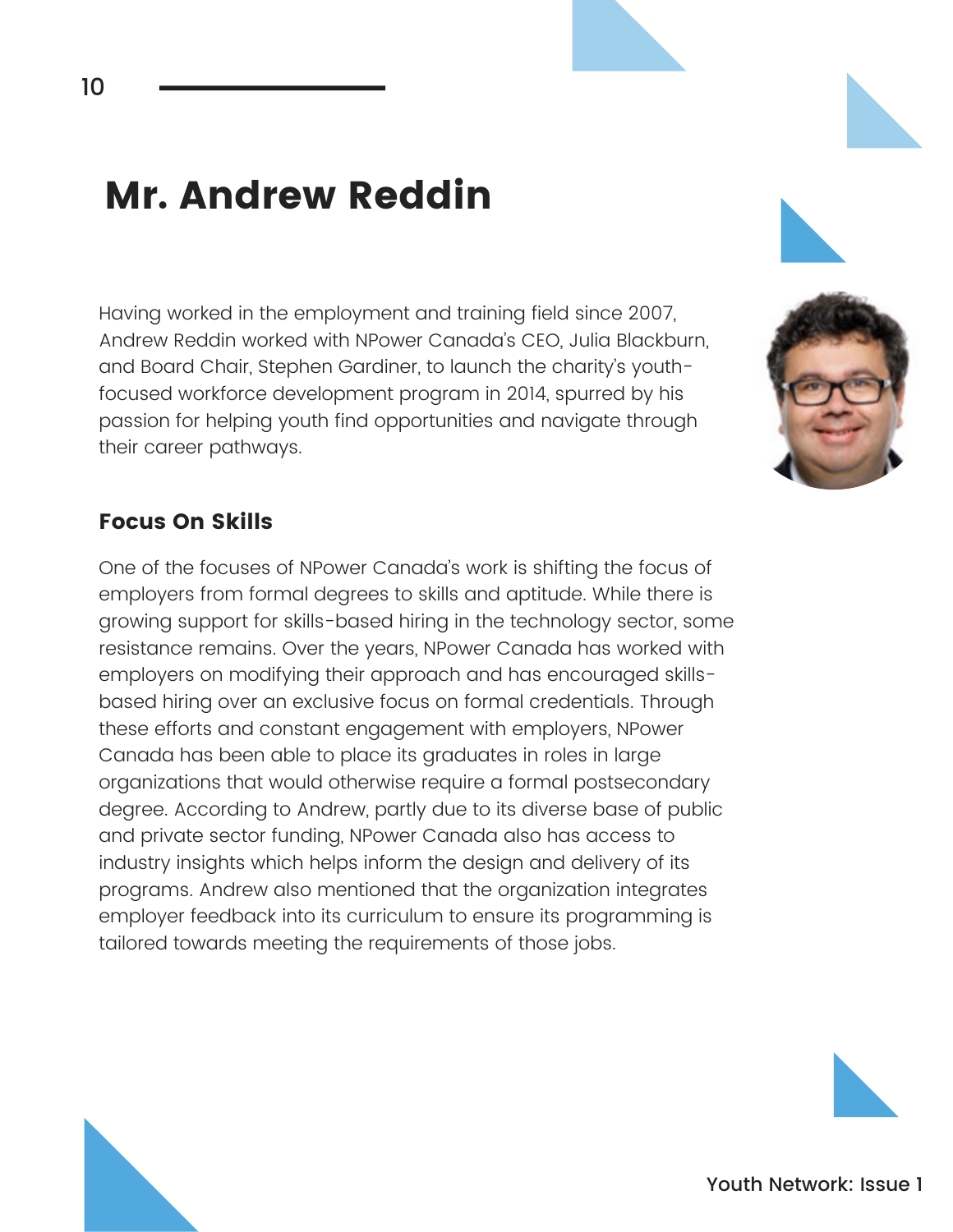#### NPower Canada's Engagement with Youth

11

Andrew mentioned that to solicit youth opinion, NPower Canada administers focus group sessions and surveys to its youth clientele. Moreover, it has formed a Youth Advisory Council consisting of NPower Canada graduates, which is representative of the populations whom the organization serves. The Chair of the Council is a full-voting member of NPower Canada's board. These measures ensure that youth are involved in the decision-making process and give feedback on service delivery and provide input on program design.

The lack of self-confidence among the youth was pointed out as a key issue which can affect their growth and prospects. This can also persist after graduation, with Andrew noting that NPower Canada alumni sometimes need additional support and encouragement to embrace leadership opportunities like joining the Youth Advisory Council

#### Expectations for the Future

Andrew thinks that there is a need for better coordination among different programs and services helping the youth. Since there is no centralized referral system to help the youth, some youth feel bounced around in the system and develop 'program fatigue'.

Going forward, there is a need to reduce the fragmentation in the system, and NPower Canada has held roundtables with other organizations on how to best deal with this issue. Andrew believes that youth feedback should be at the center of design of such strategies and that youth feedback and user experience testing are required to make this a success.

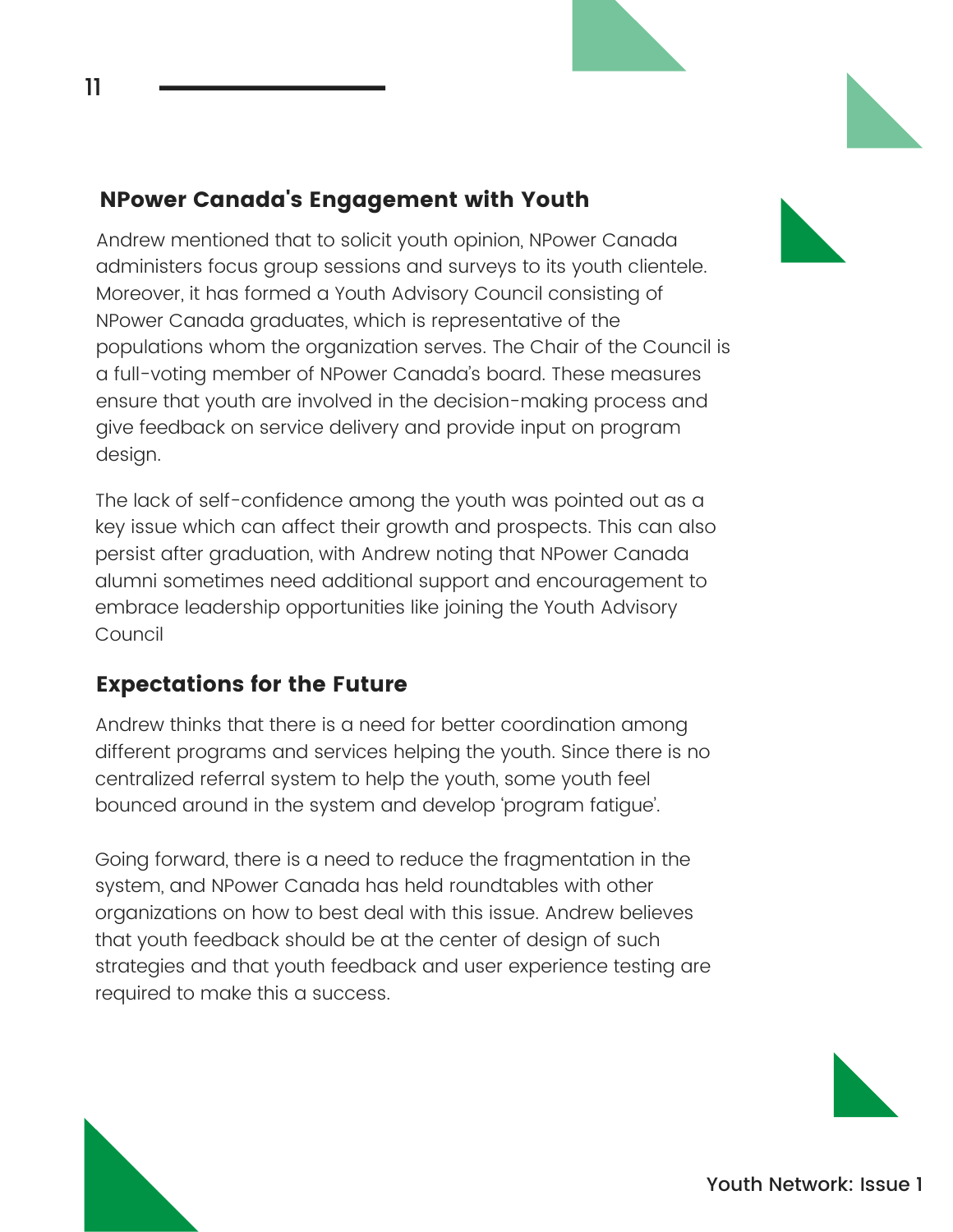#### Advice for Youth

For youth interested in working in the youth development sector, Andrew suggested that the sector contains all sorts of various roles depending upon an individual's skillset. There are career pathways for nearly everyone who wants to start a career in this sector. Anyone with skills ranging from project management to business development can find their niche in this sector and navigate their way.



#### Attracting Youth

Youth outreach has been NPower Canada's biggest challenge so far. Right now, its partner employers have employment opportunities exceeding the number of available applicants.

Former alumni of NPower have been a good source of referrals. Currently, more than 35% of enrollment comes from word-of-mouth referrals, while NPower Canada works with partner organizations to cross-promote each other's services. However, there is a need for a multi-pronged approach for reaching marginalized youth. Since the in-person work of partner organizations has been hampered due to the COVID-19 pandemic, NPower Canada has increased focus on social media and online outreach. It has also begun connecting with faith-based and cultural networks and the translation of its work in different languages to reach broader audiences.

#### Benchmark

Andrew thinks that there is a need for scaling the impact of work done in the youth employment sphere. Even with the expansion in NPower Canada's work, it still reaches out to a small portion of the unemployed youth. Moreover, there is a need for a continuum of services provided by different organizations. At the same time, the standards of services provided should be defined which service providers should be expected to meet.



12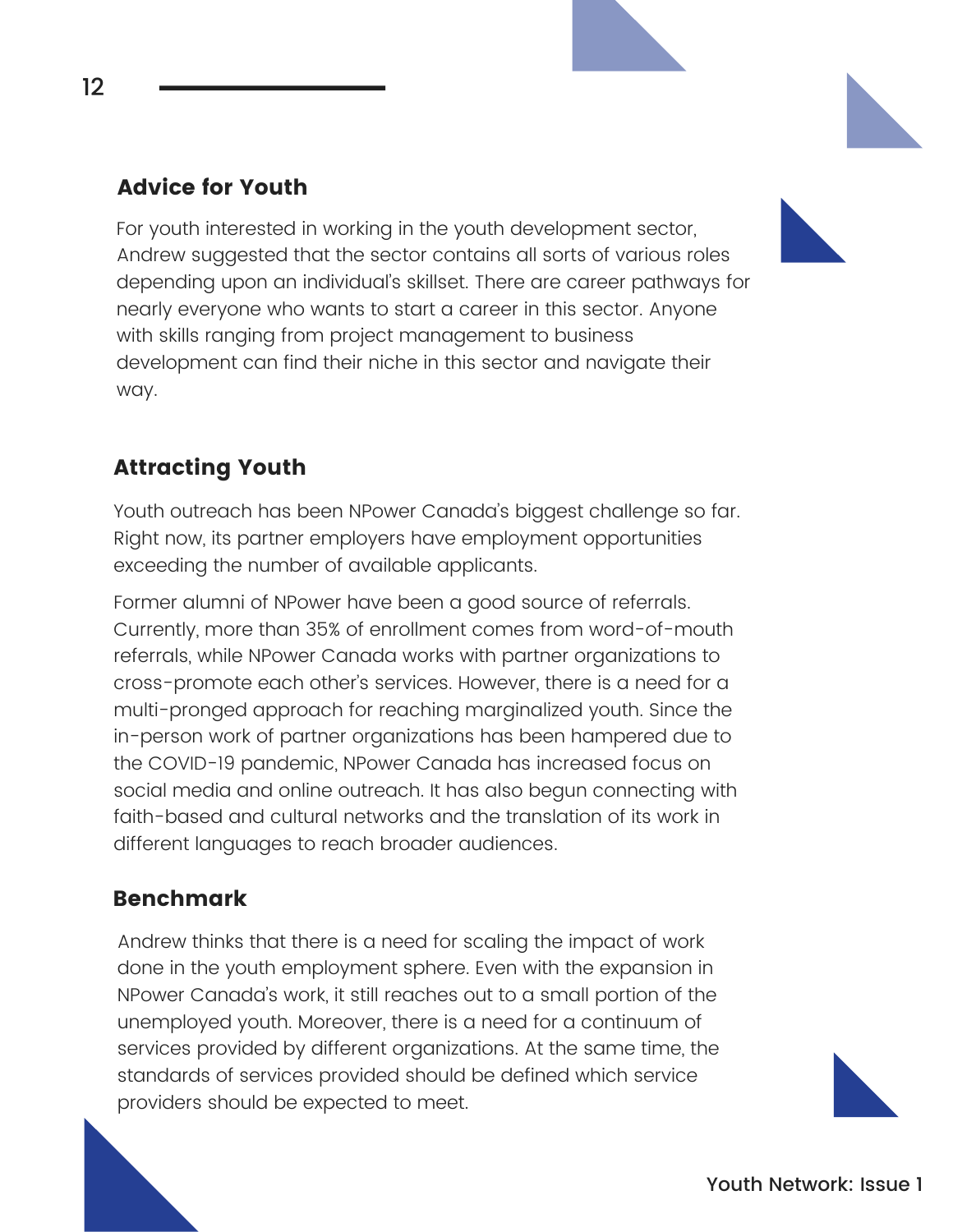As far as NPower Canada is concerned, its target is to ensure that 80% of its graduates end up with employment opportunities or start higher education. Currently, it has been meeting its targets and 85% of its graduates fall in this category. Additionally, Andrew stated that NPower Canada provides post-graduation support to its graduates for five (5) years post-graduation, including access to continued part-time online education at no cost, ongoing job placement support, mentoring from industry partners and other professional development opportunities to support career advancement.

#### Government Support

13

Andrew opines that over the past 4-5 years, the federal government has become more engaged in supported industry-informed programming and has strengthened its approach to outcome measurement. The federal government also seeks to work with service providers to develop more coordination between programs and services.

This is particularly evident through the Youth Employment & Success Strategy (YESS). The strategy has devoted a great deal of focus towards providing a continuum of services and supporting pathways that the youth take, more outcome based. The government will benefit from continuing to strengthen partnerships with industry and holding service providers accountable to achieve measurable outcomes.

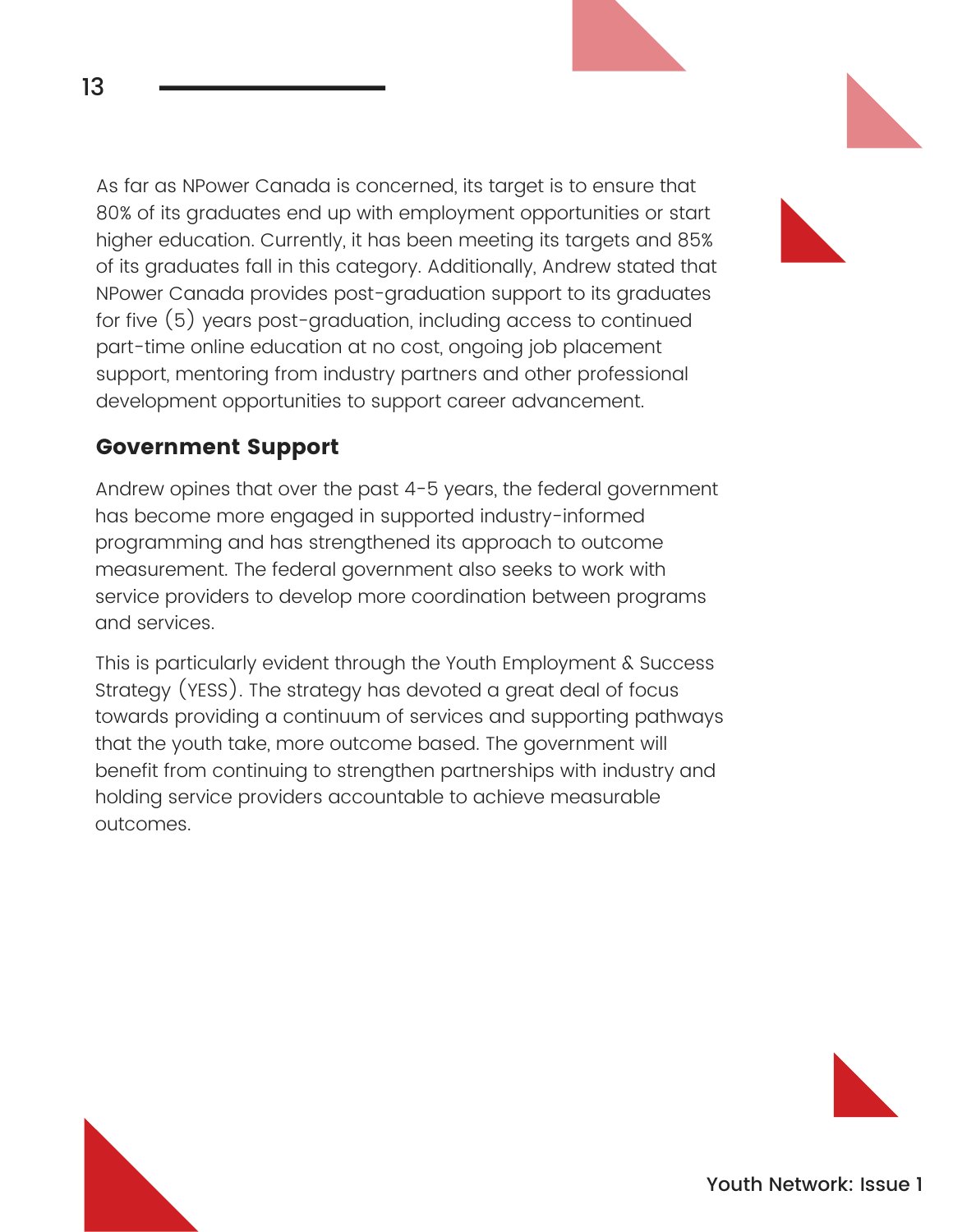### Ms. Ashley Boha

With a background in youth empowerment and public service, Ashley Boha is the executive director of Regina Work Prep, in a role that combines aspects of economics, business and sociology. Since childhood, Ashley has had a passion for volunteering and community development, which led to her pursuing a career at Work Prep.

#### Issues for Youth

Even before the pandemic, Saskatchewan was struggling economically. The COVID-19 pandemic has exacerbated the situation and added to the pool of unemployed youth. The lack of work experience and the changing nature of labor markets due to technological changes like automation, have complicated career navigation for youth. At the same time, COVID has also exacerbated mental health issues for youth and complicated their career navigation.

Nearly all of the youth that Work Prep works with face multiple employment barriers. 50-60% of Work Prep's youth clients are from Indigenous communities, while 16% are visible minorities and a substantial portion suffers from mental health issues. On the other hand, there is some discrepancy between youth unemployment and unemployment in general as youth experience higher levels of unemployment compared to the rest of the population.. As such, there is a need for a holistic approach in the ecosystem i.e. government, educational institutions and ESPs, in supporting youth given they are less likely than older age cohorts to stay in one job for a long period of time. Moreover, there is a need for a change in hiring mindset to allow for hiring based on competencies and attitude as hard skills could be later on gained during the course of employment. Importantly, youth are also concerned about their values alignment with their employers' values and the impact of their work.





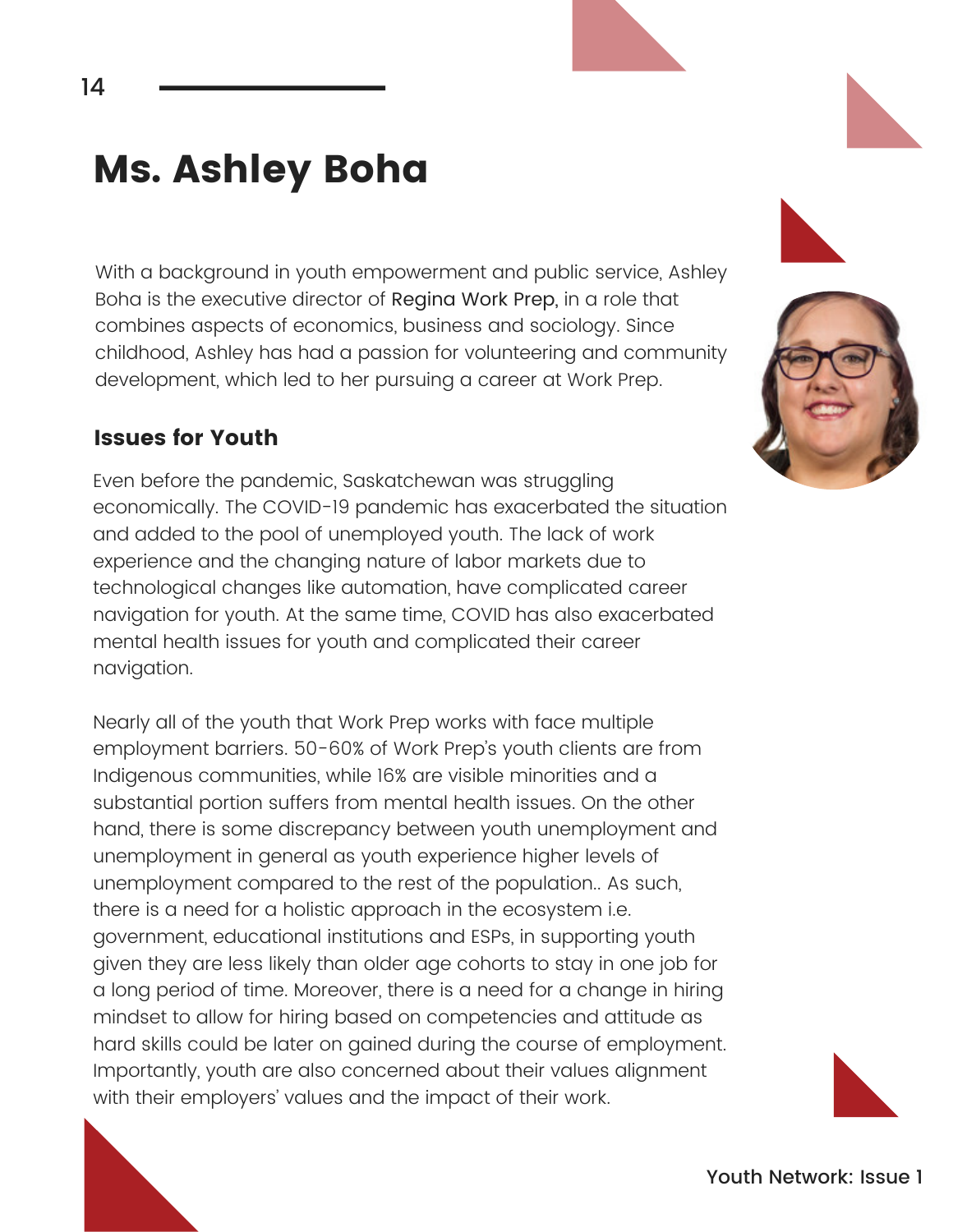#### Work Prep

15

Work Prep works with various age groups including youth. It provides holistic support to individuals not only focused on employment but on other facets of life. The type of services provided include one-on-one sessions, group sessions, work placements, walk-in computer labs etc. Ashley believes that career development needs an allencompassing approach that supports youth in navigating their careers and developing the necessary self-confidence to succeed.

In the early stages of the pandemic, Work Prep received funding from the federal government for a youth-centric programme. The programme adopts a holistic approach involving mental health and wellness sessions administered by certified social workers, as well as a focus on cultural competencies as well. The RFP for the programme was developed with input from former youth clients of Work Prep. Work Prep's vision is to support youth in navigating their career paths and empowering them to make independent, autonomous decisions. Additionally, Work Prep adopts a strength-based approach on utilizing and emphasising the strong points of the youth.

#### Employment of Youth at Work Prep

While the staffing at Work Prep is increasingly young, the level of young staff is still below ideal. Before the pandemic, Work Prep used to hire students for summer internships and used to build their capacity through professional assignments. The curiosity and the creativity of those young employees was found to be an impressive component of their employment.

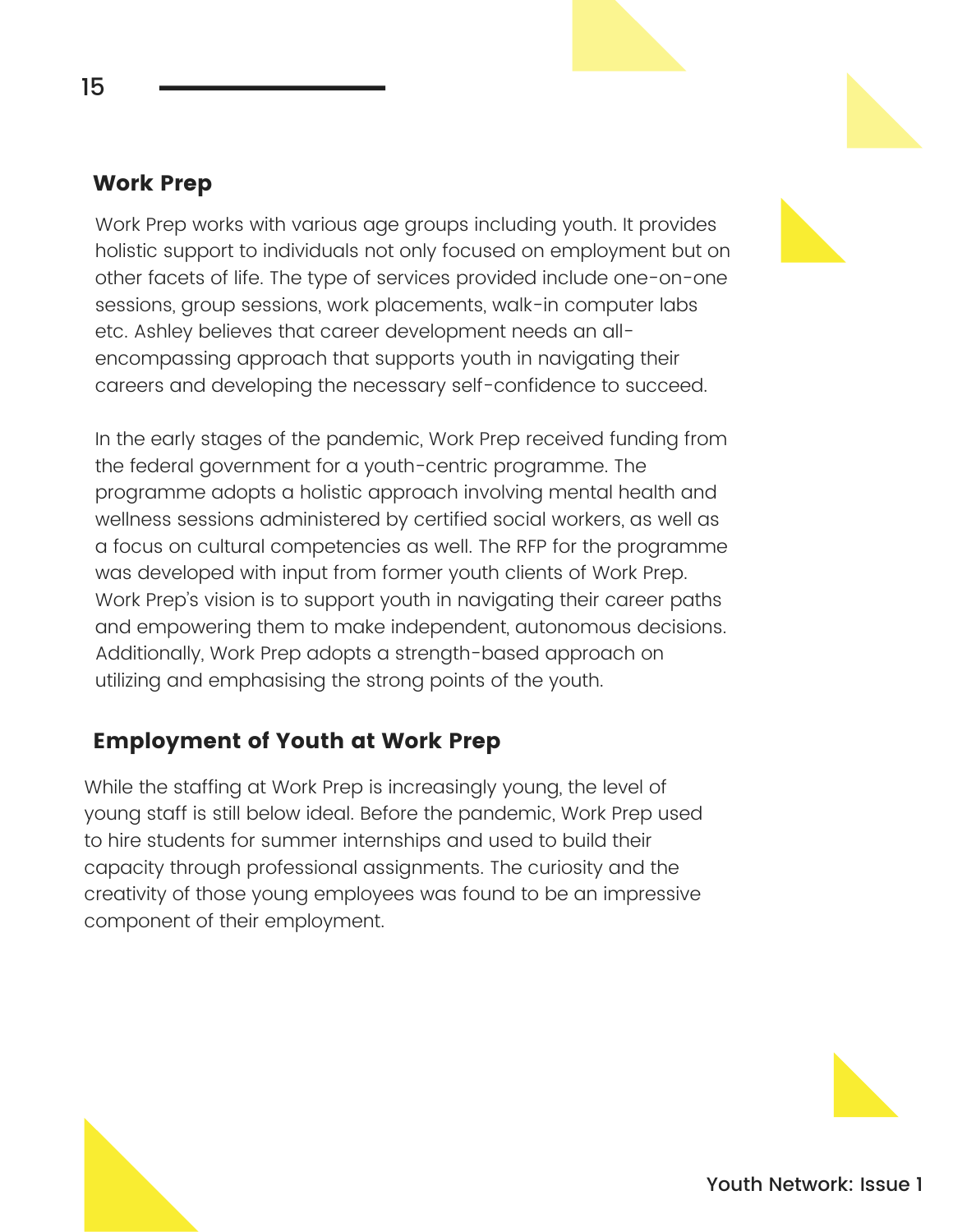#### Engagement with Youth & Successful Practices

Work Prep employs a plethora of methods to access youth. These include walk-ins, referral from partner organizations and social media and online marketing. However, remaining in contact with former clients was noted as a challenge.

Work placements were noted as a successful method of enhancing youth employment as it helps get the youth a foot in the door. A key piece of advice that Ashley has for youth is to pursue volunteering opportunities as it supports distinguishing them from other job seekers, while focusing on one's transferable skills, also ultimately increases youth's employment prospects.

#### Gold Standard

16

Ashley thinks that career development of youth needs to have a more integrative, long-term approach, catering towards different aspects of their life and providing appropriate support according to the needs of the youth at each stage of their career progress. Additionally, there is a need to ensure the accessibility of services and ease of navigation between multiple services. Moreover, Ashley urges that all the relevant stakeholders in the ecosystem i.e. employers, educational institutions and employment service providers, pool in their efforts to tackle systematic issues impacting youth unemployment including racism.

#### Support from CCYP

The opportunity to engage with other organizations and to share best practices was one of the key advantages of working with CCYP. The siloed nature of work in youth workforce development across different administrative regions inhibits sharing of knowledge, and resources and access to industry best practices through CCYP has been a crucial support.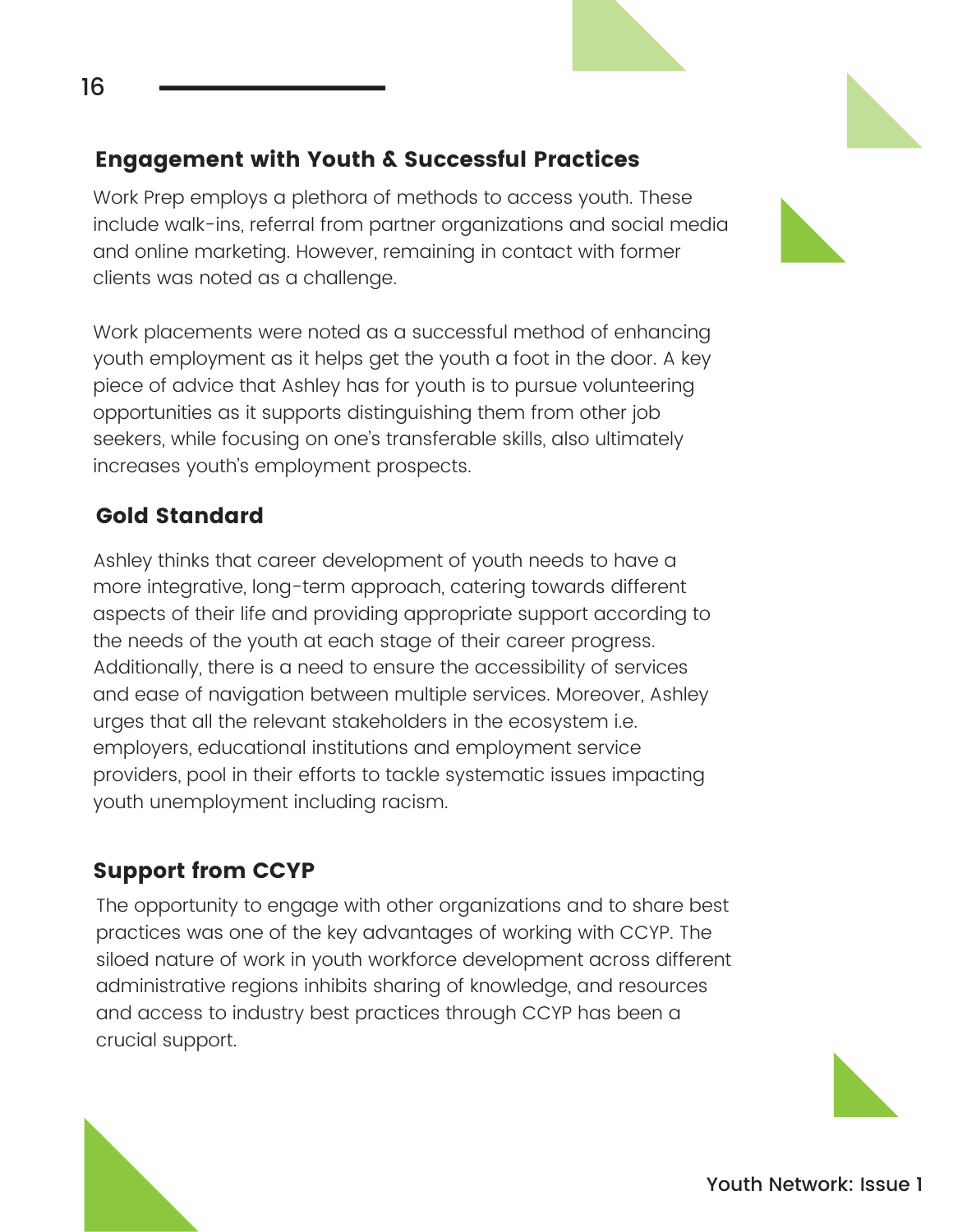#### Role of Government

According to Ashley, youth workforce development requires the support of all stakeholders including not only the government, but the whole community such as employers and non-profit organizations. Although the different layers of government can allocate fiscal resources in some areas, it will take the whole community to make systemic changes. However, the changing nature of labor markets, accelerated by automation and the pandemic, requires a flexible approach on the part of the government, which is often a rigid organization.

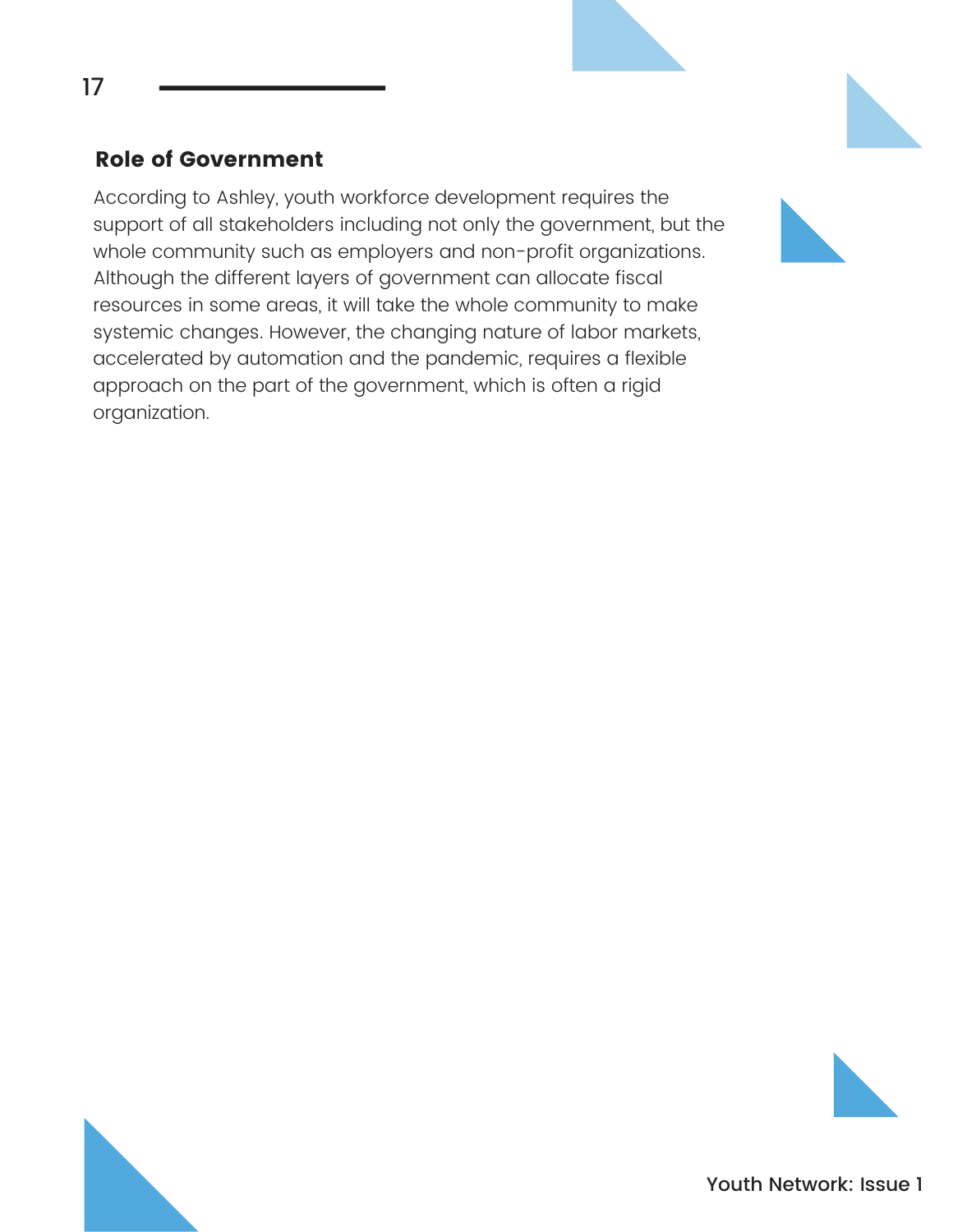### Mr. Hamoon Ekhtiari

Coming from a diverse academic and professional background involving consulting and stints with large organizations in the corporate sector, Mr. Hamoon Ekhtiari heads FutureFit AI, which aims to utilize technology for youth empowerment.

#### Issues for Youth

Hamoon identified access to dignified work as one of the issues impacting youth today. The need to inculcate and develop selfreliance in youth is also quite important. At the same time, age discrimination impacts youth employment including youth.

While surveys have shown that youth consider the impact of their job as an important factor, Hamoon was concerned if the youth were knowledgeable enough to understand if employers were greenwashing' them i.e. using fake promises of impact. Moreover, technology and social media have made feeding different types of information to the youth easier and generated the need for instant gratification which was creating a negative impact on youth.

Hamoon is particularly interested in how youth navigate their careers and how equitable the outcomes of different youth groups are.

#### FutureFit AI

FutureFit aims to serve as a GPS for youth careers, by supporting their career navigation using technology. The purpose is to use AI to support people who would otherwise suffer from a reduction in opportunities as a result of AI and increased automation.







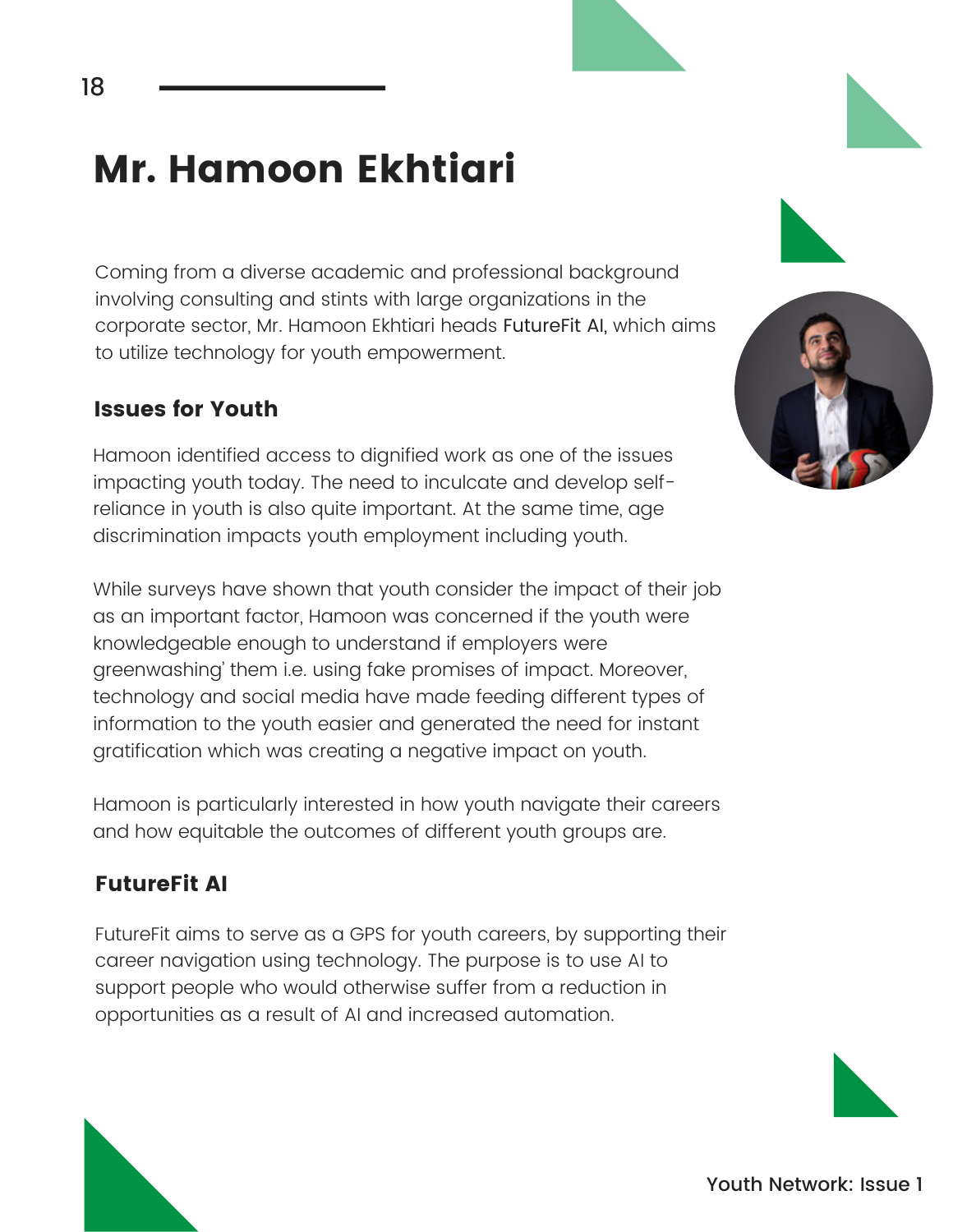FutureFit carries out direct engagement with youth through paid surveys and design and learning sessions. The main objective is to understand and compute the needs of different groups. Whereas FutureFit hires youth through direct job postings and youth tech networks and community organizations. Currently, a substantial portion of FutureFit's workforce is composed of young people who according to Hamoon bring the hunger to succeed and digital literacy.

#### Requirement for the Future

Hamoon thinks that for the future, the focus should be on finding solutions to key issues and measuring the outcomes of the interventions launched. The NPower model of helping marginalized youth is a strong example in this regard. Hamoon believes that despite the potential benefits of technology, it is still not used enough in the social impact realm. CCYP's PNN is also an example of an approach that Hamoon thought met the requirements of the evolving labor market because of its focus at the individual level and its individual centric approach.

He also believes that the formation, development and implementation of solutions should be done through a 'rapid sandbox' model whereby new solutions are designed, tested and scaled with the involvement and support of the youth.

#### Role of Government

Government funding should be less restrictive, with more focus on the outcomes of the activities that will be carried out with the government funding as opposed to focusing on the design of the activities themselves. The government should not concern themselves too much with the design of activities, according to Hamoon. This will provide organizations with much needed flexibility while allowing the desired outcomes to be achieved.

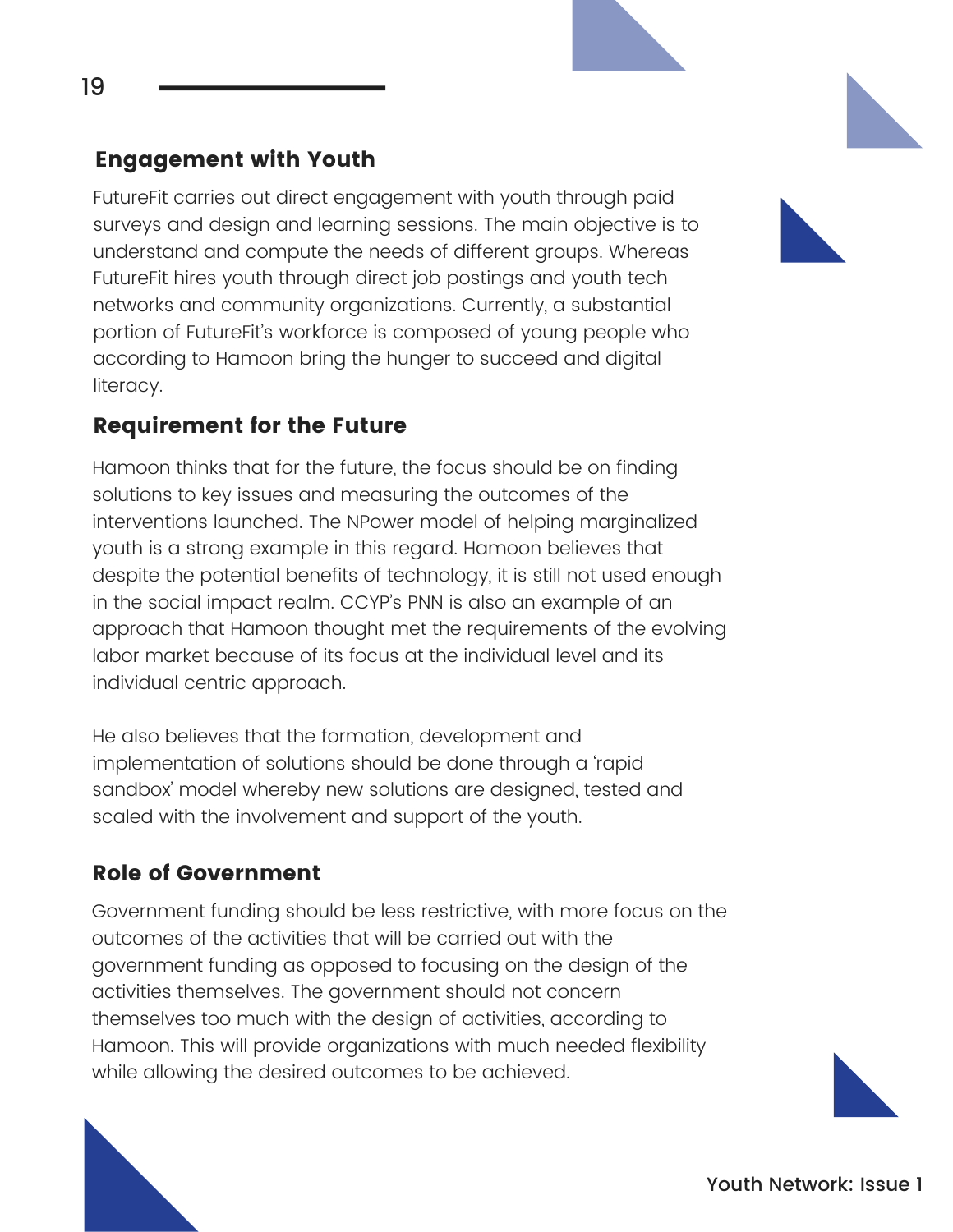

### About the CCYP Council

20

| <b>Name</b>        | Organization               | <b>Focus of</b><br>Organization                                                                                                                                                                                   | <b>Target</b><br>age<br>group | <b>Issues</b><br>affecting<br>youth                                                                                       | Organization<br>activities                                                                                                            | <b>Advice for</b><br>youth                                                                                                                                                          |
|--------------------|----------------------------|-------------------------------------------------------------------------------------------------------------------------------------------------------------------------------------------------------------------|-------------------------------|---------------------------------------------------------------------------------------------------------------------------|---------------------------------------------------------------------------------------------------------------------------------------|-------------------------------------------------------------------------------------------------------------------------------------------------------------------------------------|
| Ashley<br>Boha     | Regina Work<br>Preparation | Skills training,<br>work<br>placement,<br>mental health<br>support<br>Key Project:<br>Youth On their<br>Way to<br>Work(YOWW)<br>provides paid<br>training,<br>mental health<br>support, case<br>management<br>etc | All age<br>groups             | Changing<br>labor<br>markets due<br>to<br>automation,<br>COVID-19,<br>mental<br>health issues                             | Training<br>Mental<br>health<br>session<br>cultural<br>٠<br>competen<br>cy training<br>$l-1$ and<br>group<br>sessions                 | Pursuing<br>volunteer<br>opportunities<br>and focusing<br>on<br>transferable<br>skills                                                                                              |
| Andrew<br>Reddin   | NPower<br>Canada           | Skills training,<br>work<br>placement<br>Key project:<br>Junior IT<br>Analyst<br>Program<br>provides<br>Google IT<br>support<br>certificate                                                                       | Youth                         | Too much<br>emphasis on<br>formal<br>degree                                                                               | <b>Skills</b><br>٠<br>training<br>work<br>placement<br>post-grad<br>uation<br>mentorshi<br>р<br>youth<br>feedback<br>incorporat<br>ed | (for youth in<br>workforce<br>development<br>) Youth can<br>navigate<br>their career<br>based on<br>their skillset<br>as workforce<br>development<br>has multiple<br>types of roles |
| Hamoon<br>Ekhtiari | <b>Future Fit AI</b>       | Career<br>navigation<br>technology                                                                                                                                                                                | All age<br>groups             | Access to<br>dignified<br>work,<br>exposure to<br>negative<br>messaging,<br>'greenwashin<br>g', age<br>discriminatio<br>n | GPS for<br>٠<br>careers i.e.<br>support<br>career<br>navigation                                                                       | Utilize their<br>hunger and<br>drive for<br>career<br>progress                                                                                                                      |